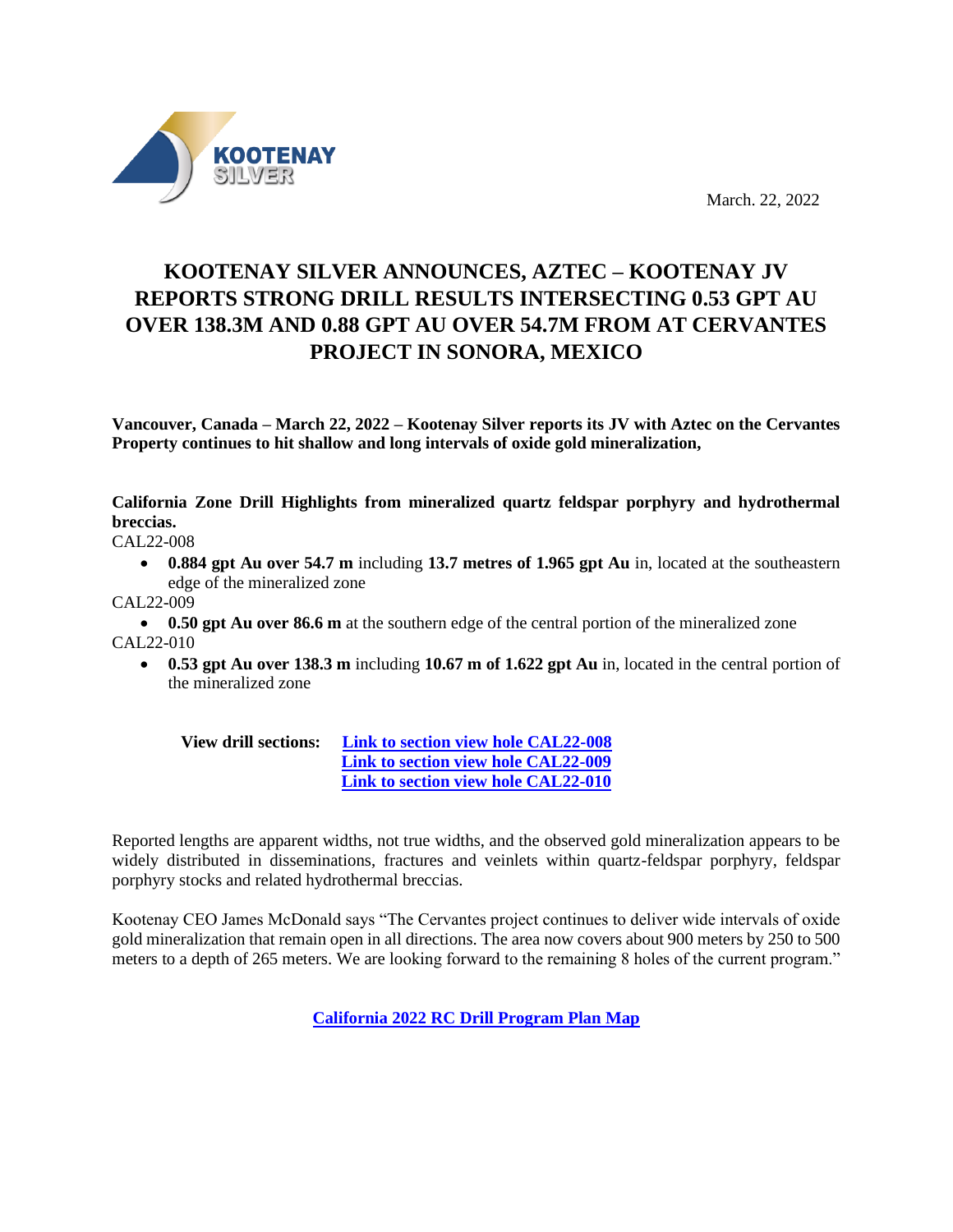| <b>Drill Hole</b> | From m           | To m   | Interval m* | Au gpt | <b>Comments</b> |
|-------------------|------------------|--------|-------------|--------|-----------------|
| CAL22-001         | 22.86            | 111.3  | 88.41       | 1.1    | 230 Az, -60     |
| Including         | 22.86            | 77.74  | 54.88       | 1.56   |                 |
|                   | 30.49            | 45.73  | 15.24       | 3.962  |                 |
|                   | 30.49            | 36.57  | 6.08        | 7.44   |                 |
|                   |                  |        |             |        |                 |
| CAL22-002         | $\overline{0}$   | 108.2  | 108.2       | 0.374  | 225 Az, -60     |
|                   |                  |        |             |        |                 |
| CAL22-003         | 45.7             | 91.5   | 45.7        | 0.451  | 233 Az, -60     |
| Including         | 60.9             | 74.7   | 13.7        | 0.868  |                 |
|                   |                  |        |             |        |                 |
| CAL22-004         | $\boldsymbol{0}$ | 167.2  | 167.2       | 1.002  | 236 AZ, -59     |
| Including         | 131.1            | 155.5  | 24.4        | 4.247  |                 |
|                   |                  |        |             |        |                 |
| CAL22-005         | $\overline{0}$   | 136.8  | 136.8       | 1.486  | 236 Az, -59     |
| Including         | 54.88            | 106.7  | 51.68       | 3.424  |                 |
|                   |                  |        |             |        |                 |
| CAL22-006         | 16.77            | 117.38 | 100.32      | 0.75   | 229 Az, -60     |
| Including         | 16.77            | 25.91  | 9.14        | 3.087  |                 |
|                   |                  |        |             |        |                 |
|                   | 128.05           | 140.25 | 12.2        | 0.925  |                 |
|                   |                  |        |             |        |                 |
| CAL22-007         | 32.01            | 39.63  | 7.6         | 0.684  | 225 Az, -59     |
|                   |                  |        |             |        |                 |
|                   | 83.84            | 147.87 | 63.84       | 0.422  |                 |
|                   |                  |        |             |        |                 |
| <b>CAL22-008</b>  | $\bf{0}$         | 54.72  | 54.72       | 0.884  | 212 Az, -58     |
| <b>Including</b>  | 36.58            | 50.3   | 13.72       | 1.965  |                 |
|                   |                  |        |             |        |                 |
|                   | 187.5            | 195.1  | 7.6         | 0.745  |                 |
|                   |                  |        |             |        |                 |
| <b>CAL22-009</b>  | $\boldsymbol{0}$ | 86.64  | 86.64       | 0.5    | 235 Az, -60     |
|                   |                  |        |             |        |                 |
| <b>CAL22-010</b>  | $\bf{0}$         | 138.32 | 138.32      | 0.53   | 227 Az, -52     |
| <b>Including</b>  | 50.3             | 60.98  | 10.67       | 1.622  |                 |
|                   |                  |        |             |        |                 |

The primary focus of the Phase 2 RC drill program at Cervantes is to expand the previously drilled California zone by completing two drill hole fences parallel to and on either side of the 2017-18 Phase 1 drill hole fence. To-date, every hole drilled at California has intersected near surface, oxidized gold mineralization with minor copper oxides.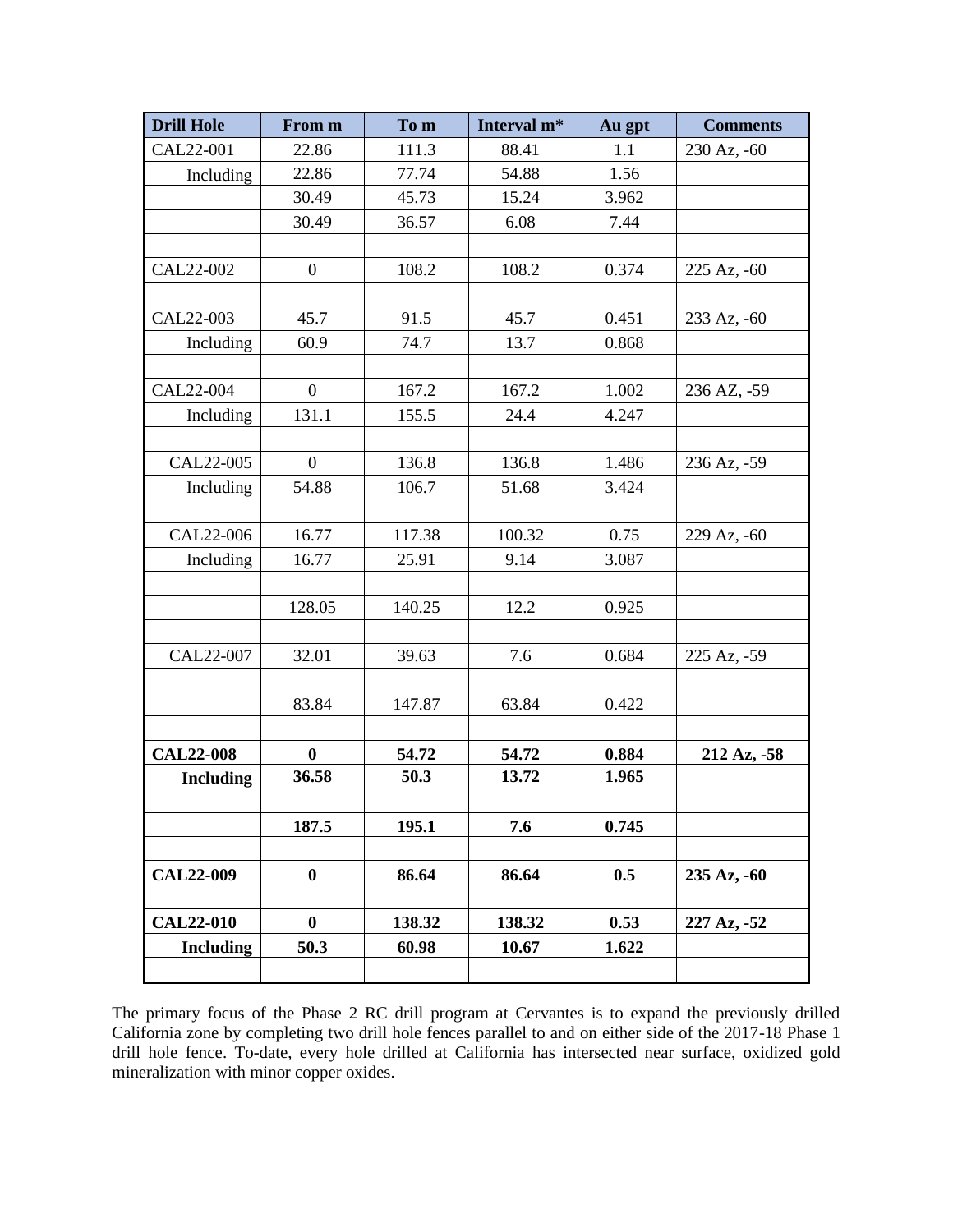Drill samples cuttings are collected every 5 feet (1.52m) from all drill holes. The samples are analyzed by Bureau Veritas for gold with a 30-gram sample size using the method FA430 followed by MA300. Over limits, when present, are analyzed by AR404 or FA550. All holes contain certified blanks, standards, and duplicates as part of the quality control program. The QA/QC has delivered excellent results to date good data integrity. The samples are shipped to and received by Bureau Veritas Minerals laboratory for the gold and multielement geochemical analysis and additional gold results will be received and reported in the next several weeks. Final multielement ICP results are expected to follow the release of the preliminary gold assays and are expected to be received during the second quarter 2022.

## *Qualified Persons*

The Kootenay technical information in this news release has been prepared in accordance with the Canadian regulatory requirements set out in National Instrument 43-101 (Standards of Disclosure for Mineral Projects) and reviewed and approved on behalf of Kootenay by James McDonald, P.Geo, President, CEO & Director for Kootenay, a Qualified Person.

## **About Kootenay Silver Inc.**

*Kootenay Silver Inc. is an exploration company actively engaged in the discovery and development of mineral projects in the Sierra Madre Region of Mexico. Supported by one of the largest junior portfolios of silver assets in Mexico, Kootenay continues to provide its shareholders with significant leverage to silver prices. The Company remains focused on the expansion of its current silver resources, new discoveries and the near-term economic development of its priority silver projects located in prolific mining districts in Sonora, State and Chihuahua, State, Mexico, respectively.*

**For additional information, please contact: James McDonald, CEO and President** at 403-880-6016 **Ken Berry, Chairman** at 604-601-5652; 1-888-601-5650 *or visit:* [www.kootenaysilver.com](http://www.kootenaysilver.com/)

## *CAUTIONARY NOTE REGARDING FORWARD-LOOKING STATEMENTS:*

*The information in this news release has been prepared as at March 21, 2022. Certain statements in this news release, referred to herein as "forward-looking statements", constitute "forward-looking statements" under the provisions of Canadian provincial securities laws. These statements can be identified by the use of words such as "expected", "may", "will" or similar terms.*

*Forward-looking statements are necessarily based upon a number of factors and assumptions that, while considered reasonable by Kootenay as of the date of such statements, are inherently subject to significant business, economic and competitive uncertainties and contingencies. Many factors, known and unknown, could cause actual results to be materially different from those expressed or implied by such forward-looking statements. Readers are cautioned not to place undue reliance on these forward-looking statements, which speak only as of the date made. Except as otherwise required by law, Kootenay expressly disclaims any obligation or undertaking to release publicly any updates or revisions to any such statements to reflect any change in Kootenay's expectations or any change in events, conditions or circumstances on which any such statement is based.*